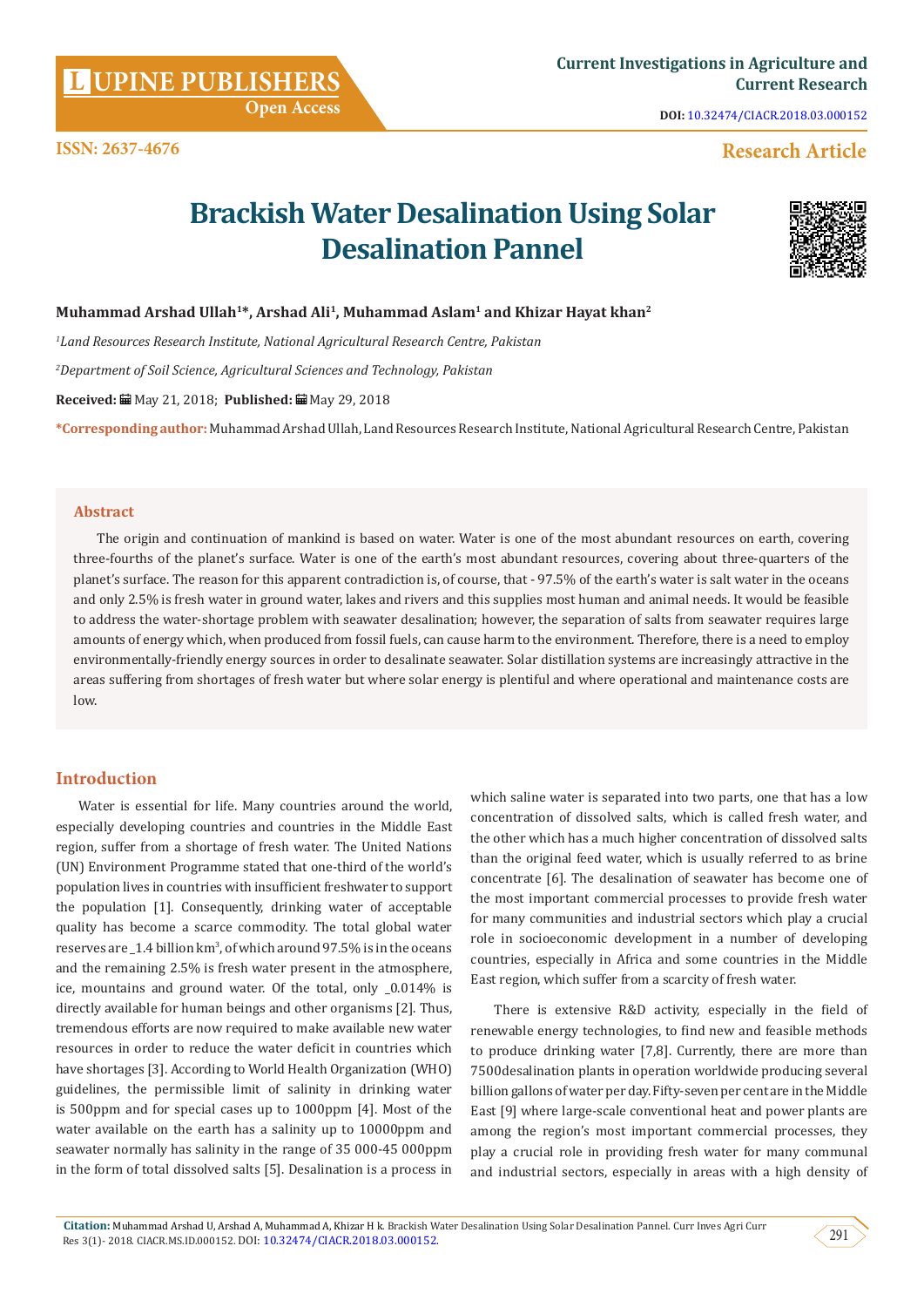population. However, since they are operated with fossil fuel, they are becoming very expensive to run and the environmental pollution they produce is increasingly recognized as very harmful to the globe. Moreover, such plants are not economically viable in remote areas, even near a coast where seawater is abundant. Many such areas often also experience a shortage of fossil fuels and an inadequate electricity supply. The development of compact, smallscale systems for water desalination is imperative for the population in such areas [7,8]. Thermal solar energy water desalination is known to be a viable method of producing fresh water from saline water [2] in remote locations; conventional basin solar stills with a relatively large footprint are an example of such simple technology. And using a clean natural energy resource in water desalination processes will significantly reduce the pollution that causes global warming. This article aims to present a review of the published literature on the various desalination technologies and their advantages and disadvantages in addition to their economics.

Water and energy are two inseparable commodities that govern the lives of humanity and promote civilization. The history of mankind proves that water and civilization are two inseparable entities. This is proved by the fact that all great civilizations were developed and flourished near large sources of water. Rivers, seas, oases, and oceans have attracted mankind to their coasts because water is the source of life. History proves the importance of water in the sustainability of life and the development of civilization. Maybe the most significant example of this influence is the Nile River in Egypt. The river provided water for irrigation and mud full of nutrients. Ancient Egyptian engineers were able to master the river water and Egypt, as an agricultural nation, became the main wheat exporting country in the whole Mediterranean Basin [10]. Energy is as important as water for the development of good standards of life because it is the force that puts in operation all human activities. Water is also itself a power generating force. The first confirmed attempts to harness waterpower occurred more than 2000 years ago in which time the energy gained was mainly used to grind grain [11]. The Greeks were the first to express philosophical ideas about the nature of water and energy. Thales of Militus (640-546BC), one of the seven wise men of antiquity wrote about water [12,13] that it is fertile and moulded (can take the shape of its container). The same philosopher said that seawater is the immense sea that surrounds the earth, which is the primary mother of all life. Later on, Embedokles (495-435BC) developed the theory of the elements [12] describing that the world consists of four primary elements: fire, air, water and earth. These with today's knowledge may be

translated to: energy, atmosphere, water and soil, which are the four basic constituents that affect the quality of our lives [14].

Aristotle (384-322), who is one of the greatest philosophers and scientists of antiquity, described in a surprisingly correct way the origin and properties of natural, brackish and seawater. He wrote for the water cycle in nature [15]: "Now the sun moving, as it does, sets up processes of change and becoming and decay, and by its agency the finest and sweetest water is every day carried out and is dissolved into vapor and rises to the upper regions, where it is condensed again by the cold and so returns to the earth. This, as we have said before, is the regular cycle of nature." Even today no better explanation is given for the water cycle in nature. Really, the water cycle is a huge solar energy open distiller in a perpetual operational cycle. For the seawater Aristotle wrote [16]: "Salt water when it turns into vapor becomes sweet, and the vapor does not form salt water when it condenses again. This is known by experiment."Water demand and consumption.

#### **Materials and Methods**

The following are the description of solar powered water desalination system AROCELL solar water purifies Australian technology. It only use sun energy, there are no moving parts, no electronics. It is robust and easy to setup, low maintenance and very low in operating cost because the water purifier only need solar energy. The feed water is supplied by gravity or pressure pump CAROCELL direct solar powered desalination technology, working at ambient temperature, heats the input water causing vapors condensation change precluding all bacteria and pathogens, therefore eliminating all water borne diseases Exposure to ultra violet light and extreme heat from solar energy through the advanced composite panels enhances the germ killing process. CAROCELL's increased efficiency (65% with peak efficiencies above 80%) over other solar distillation products (30-40%) is a combination of the proprietary materials used to dramatically increase the temperature of the feed water on the solar collector which enhances the evaporation/condensation processes inside the panel. Additionally, this sophisticated geometrical design has easy maintenance, optimum performance and a self-controlling natural convection loop enabling widely superior energy recovery (Figure 1). Under this study 04 solar desalination units were installed at National Agricultural Research Centre, Islamabad, Pakistan to check the efficiency of cleaning the brackish water through desalination solar techniques. Further the discharging volume of cleaning water was also determined during 09am to 4pm in the month of February, 2014.

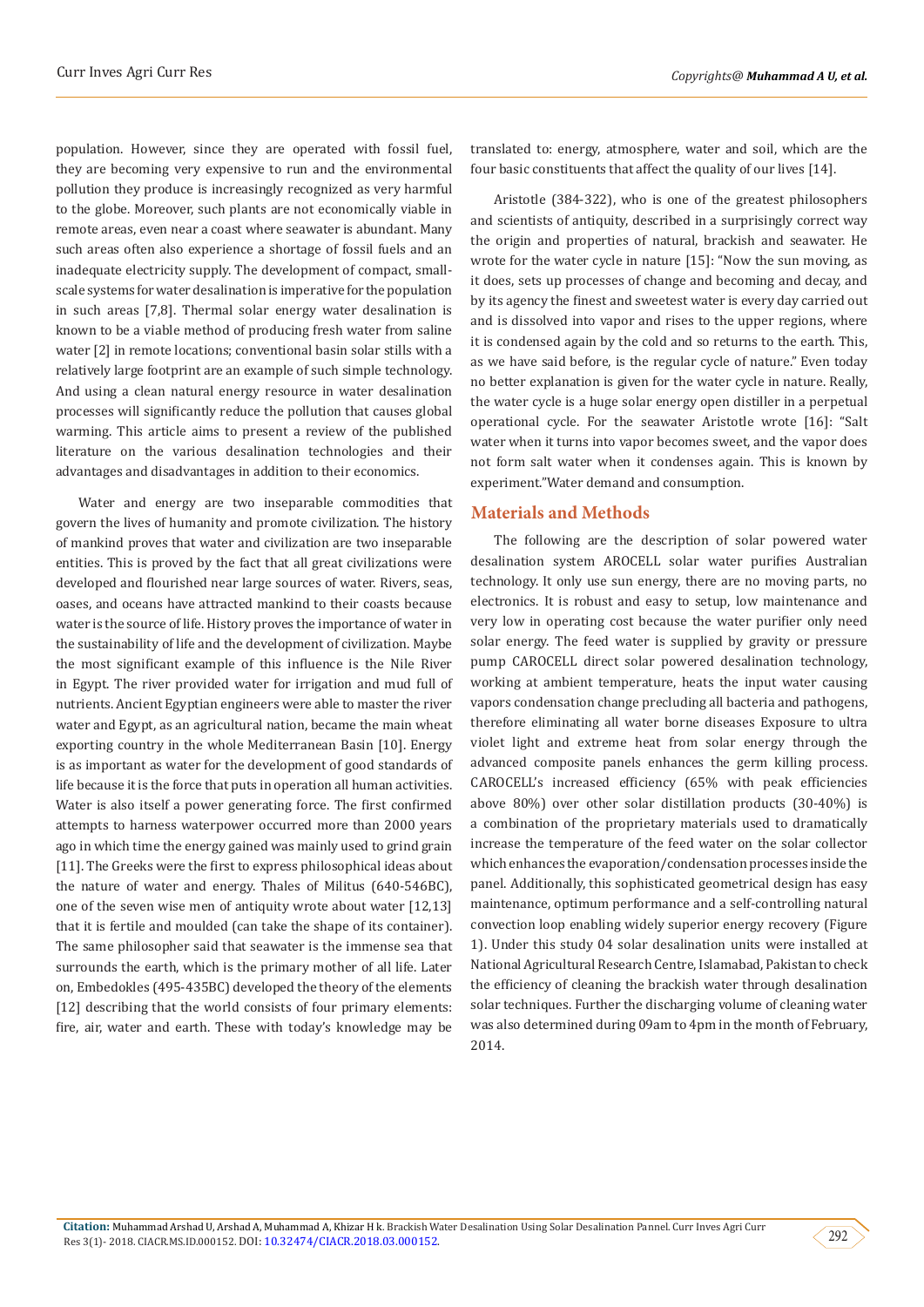

#### **Results and Discussions**

Approximately 70% underground water is brackish. This water is unfit for drinking. The removal of excess salts from brackish water is the utmost requisite for the supply of drinkable water at the remote areas having dense saline water. Water quality is the main issues to save the whole humanity from epidemic diseases. Clean drinkable water is the basic right of the whole world. So this experiment was launched at National Agricultural Research Centre, Islamabad, Pakistan. Electrical conductivity is the main criteria to evaluate the water fitness for drinking purpose. Data presented

in Table 1 showed the performance of desalinization solar units installed. Brackish water having different ECw levels under various sunlight temperatures at National Agricultural Research Centre, Islamabad, Pakistan removed the toxic salts through solar desalinization technique and reduced it from 0.01to 0.11dSm-1. Water having so minute salts is fit for drinking purpose. Utilization of sunlight for the reclamation of brackish water through solar desalinization is the friendly environment, most economical and easily installed with local training. Maintenance cost of these solar units is also very minute.

**Table 1:** Effect of solar desalination on cleaning of brackish water at NARC, Islamabad, Pakistan.

| Time     | Date       | Temperature (C0) |      | Discharge(liters) |             | $ECe$ (dSm-1)            |             |             |
|----------|------------|------------------|------|-------------------|-------------|--------------------------|-------------|-------------|
|          |            | Min.             | Max. | Clean water       | Drain water | <b>Brackish</b><br>water | Clean Water | Drain Water |
| 09-16PST | 11-02-2014 | $7\overline{ }$  | 18   | 13.1              | 26          | 1.07                     | 0.01        | 0.61        |
|          | 12-02-2014 | $\overline{7}$   | 18   | 14                | 30.6        | 0.73                     | 0.02        | 0.66        |
|          | 13-02-2014 | 5                | 21   | 13.4              | 31.2        | 0.85                     | 0.01        | 0.49        |
|          | 14-02-2014 | $\overline{7}$   | 17   | 12                | 37.3        | 4.83                     | 0.03        | 0.62        |
|          | 15-02-2014 | $\overline{7}$   | 18   | 13.5              | 44.1        | 6.85                     | 0.09        | 0.69        |
|          | 16-02-2014 | 5                | 17   | 11.3              | 43          | 6.42                     | 0.08        | 6.77        |
|          | 17-02-2014 | 6                | 21   | 13.5              | 37.6        | 0.76                     | 0.02        | 0.78        |
|          | 18-02-2014 | 10               | 22   | 15.9              | 35.7        | 10.57                    | 0.05        | 10.57       |
|          | 19-02-2014 | 9                | 19   | 14.6              | 28.8        | 13.94                    | 0.07        | 17.25       |
|          | 20-02-2014 | 9                | 20   | 14.6              | 36.9        | 19.1                     | 0.09        | 19.1        |
|          | 21-02-2014 | 9                | 18   | 13.7              | 36.7        | 15.91                    | 0.08        | 17.21       |

**Citation:** Muhammad Arshad U, Arshad A, Muhammad A, Khizar H k. Brackish Water Desalination Using Solar Desalination Pannel. Curr Inves Agri Curr Res 3(1)- 2018. CIACR.MS.ID.000152. DOI: [10.32474/CIACR.2018.03.000152](http://dx.doi.org/10.32474/CIACR.2018.03.000152
). 203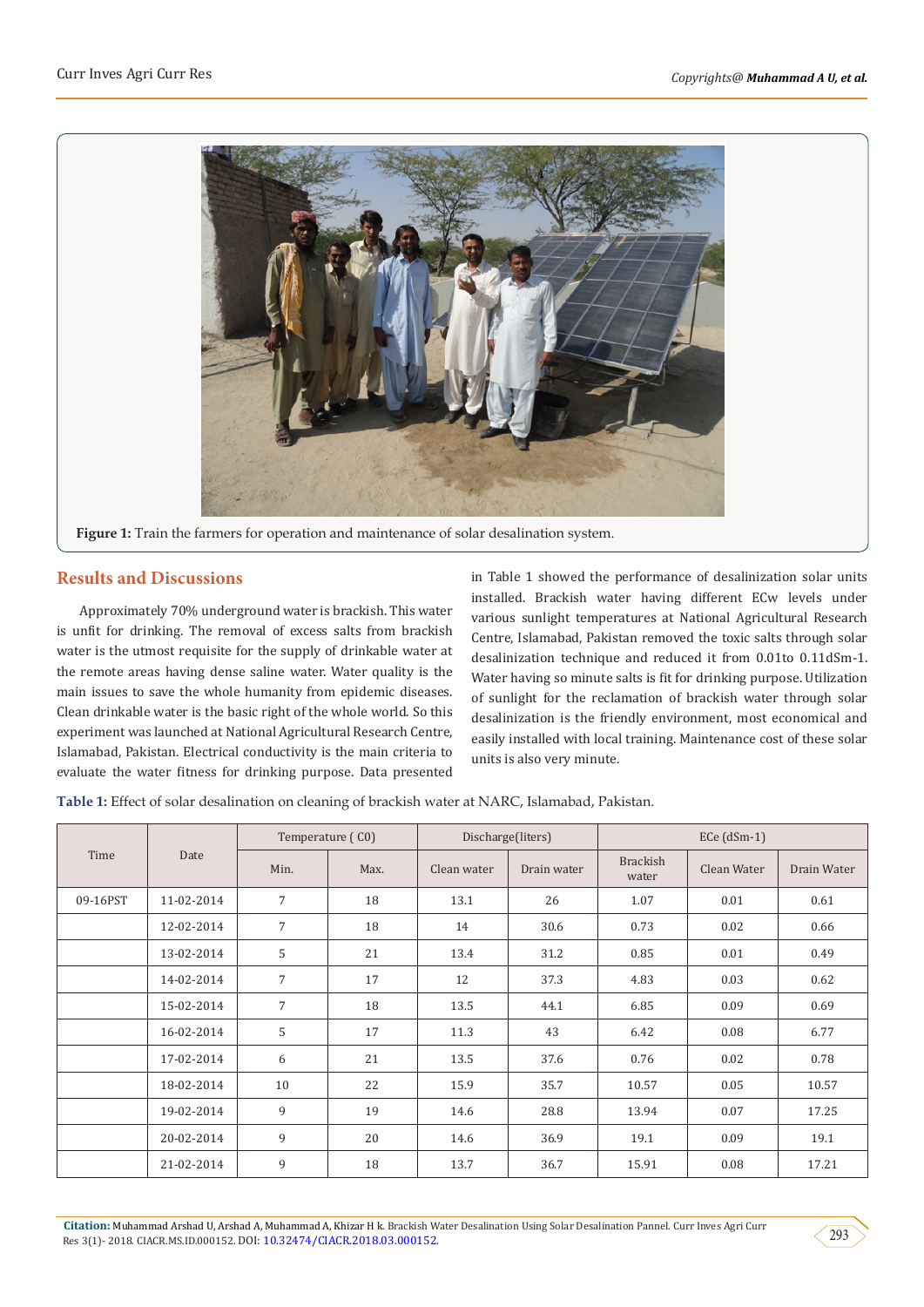| 22-02-2014 |    | 14 | 10.8 | 26.9 | 1.52 | 0.1  | 1.78 |
|------------|----|----|------|------|------|------|------|
| 23-02-2014 | 8  | 21 | 14.2 | 46.2 | 5.67 | 0.11 | 1.72 |
| 24-02-2014 | q  | 24 | 16.8 | 30.4 | 0.57 | 0.04 | 0.66 |
| 25-02-2014 | 11 | 21 | 16.7 | 37.1 | 0.68 | 0.05 | 0.77 |
| 26-02-2014 | 11 | 21 | 16.1 | 38.2 | 0.59 | 0.67 | 0.56 |

The use of solar irradiation for treatment of chemically and biologically contaminated water is not a new trend [17-23]. Pure water is the basic necessary for all living organism. Now days, the availability of clean water resource is a major issue for mankind. A lack of infrastructure for water storage and distribution is also a factor in the developing world. More than71% of the earth surface is covered with the water, but only 1% clean drinkable water is available with the international standards [24]. The purification of brackish water into drinkable water depends upon the intake saline water capacity of each desalinization solar unit. Data indicated in Table 1 showed that the discharge volume of cleaning water was increasing as well as the temperature of the sunlight hours increasing. Solar radiation removes a wide range of organic chemicals and pathogenic organisms by direct exposure, is relatively economical, and avoids cohort of harmful byproducts of chemically driven technologies [17]. More prominently, the economics of the process are approximately capacity self-reliant [25].

#### **References**

- 1. (2008) United Nations Environment Programme.
- 2. [Al Kharabsheh S, Yogi Goswami D \(2003\) Analysis of an innovative water](https://www.sciencedirect.com/science/article/pii/S0011916403003631)  [desalination system using low-grade solar heat. Desalination 156\(1-3\):](https://www.sciencedirect.com/science/article/pii/S0011916403003631)  [323-332.](https://www.sciencedirect.com/science/article/pii/S0011916403003631)
- 3. [Colombo D, De Gerloni M, Reali M \(1999\) An energy-efficient submarine](https://www.sciencedirect.com/science/article/pii/S0011916499000387)  [desalination plant. Desalination 122\(2-3\): 171-176.](https://www.sciencedirect.com/science/article/pii/S0011916499000387)
- 4. WHO/EU (2007) Drinking water standards comparative table, Water treatment &Air purification and other supporting information.
- 5. [Tiwari GN, Singh HN, Tripathi R \(2003\) Present status of solar distillation.](https://www.sciencedirect.com/science/article/pii/S0038092X0300255X)  [Solar Energy 75\(5\): 367-373.](https://www.sciencedirect.com/science/article/pii/S0038092X0300255X)
- 6. [Buros OK \(2000\) The ABCs of Desalting, 2nd edn. ASIN: B0006S2DHY.](http://www.scirp.org/(S(351jmbntvnsjt1aadkposzje))/reference/ReferencesPapers.aspx?ReferenceID=962468)  [International Desalination Association.](http://www.scirp.org/(S(351jmbntvnsjt1aadkposzje))/reference/ReferencesPapers.aspx?ReferenceID=962468)
- 7. [Buros OK \(1999\) The ABCs of Desalting. International Desalination](https://www.water.ca.gov/LegacyFiles/pubs/surfacewater/abcs_of_desalting/abcs_of_desalting.pdf)  [Association.](https://www.water.ca.gov/LegacyFiles/pubs/surfacewater/abcs_of_desalting/abcs_of_desalting.pdf)
- 8. Gleick, Peter H (1999) The World's Water: The Biennial Report of Fresh Water Resources. Island Press.
- 9. WDI (2008) Water Desalination International: Introduction. Published by WDI.
- 10. [Delyannis E \(2003\) Historic background of desalination and renewable](https://www.sciencedirect.com/science/article/pii/S0038092X03002779)  [energies. Solar Energy 75\(5\): 357-366.](https://www.sciencedirect.com/science/article/pii/S0038092X03002779)
- 11. Major JK (1990) Water wind and animal power. In: McNeil J, editor. An encyclopaedia of the history of technology. Great Britain, Bungay: Rutledge, R Clay Ltd pp. 229-270.
- 12. Delyannis A (1960) Introduction to chemical technology. History of chemistry and technology (in Greek). Athens, 410 (chapter 1).
- 13. Al Kharabsheh S (2003) Theoretical and experimental analysis of water desalination system using low grade solar heat. PhD dissertation. University of Florida, Berthelot M. In: Steinheil Georges, editor (2001) Collection des Anciens Alchemists Greecs (Collections of the Ancient Greek Alchemists), Paris, France.
- 14. [Delyannis E, Belessiotis V \(2000\) The history of renewable energies for](https://www.sciencedirect.com/science/article/pii/S0011916400000308) [water desalination. Desalination 128\(2\): 147-59.](https://www.sciencedirect.com/science/article/pii/S0011916400000308)
- 15. Meteorological (1962) Cambridge, MA: Harvard University Press; p. 127. (Book I (Chapter 91)).
- 16. The Works of Aristotle (1956) In: Encyclopedia Britannica, 1: Book II, 354(25) and 358(15): 464.
- 17. [Calkins J, JD Buckles, JR Moeller \(1976\) The role of solar ultraviolet](https://www.ncbi.nlm.nih.gov/pubmed/788009) [radiation in natural water purification. Photochem. Photobiol 24\(1\): 49-](https://www.ncbi.nlm.nih.gov/pubmed/788009) [57.](https://www.ncbi.nlm.nih.gov/pubmed/788009)
- 18. [Conroy RM, M Elmore Meegan, T Joyce, KG McGuigan, J Barnes \(1996\)](https://www.sciencedirect.com/science/article/pii/S0140673696023094) [Solar disinfection of drinking water and diarrhoea in Maasai children: a](https://www.sciencedirect.com/science/article/pii/S0140673696023094) [controlled field trial. Lancet 348\(9043\): 1695-1697.](https://www.sciencedirect.com/science/article/pii/S0140673696023094)
- 19. [Davies Colley RJ, RG Bell, AM Donnison \(1994\) Sunlight inactivation of](https://www.semanticscholar.org/paper/Sunlight-inactivation-of-enterococci-and-fecal-in-Davies-Colley-Bell/a58e3dd722fe2b8ca9a6a9f73dd77d9338cdb8b2) [enterococci and fecal coliforms in sewage effluent diluted in seawater.](https://www.semanticscholar.org/paper/Sunlight-inactivation-of-enterococci-and-fecal-in-Davies-Colley-Bell/a58e3dd722fe2b8ca9a6a9f73dd77d9338cdb8b2) [Appl Environ Microbiol 60: 2049-2058.](https://www.semanticscholar.org/paper/Sunlight-inactivation-of-enterococci-and-fecal-in-Davies-Colley-Bell/a58e3dd722fe2b8ca9a6a9f73dd77d9338cdb8b2)
- 20. [Malik MAS, GN Tiwari, A Kumar, MS Sodha \(1982\) Solar distillation:](https://searchworks.stanford.edu/view/1023975) [a practical study of a wide range of stills and their optimum design,](https://searchworks.stanford.edu/view/1023975) [construction and performance. Pergamon Press, Oxford, United](https://searchworks.stanford.edu/view/1023975) [Kingdom.](https://searchworks.stanford.edu/view/1023975)
- 21. [Safapour N, RH Metcalf \(1999\) Enhancement of solar water](https://www.ncbi.nlm.nih.gov/pubmed/9925631) [pasteurization with reflectors. Appl Environ Microbiol 65\(2\): 859-861.](https://www.ncbi.nlm.nih.gov/pubmed/9925631)
- 22. Sinton LW, RK Finlay, PA Lynch (1999) Sunlight inactivation of fecal bacteriophages and bacteria in sewage-polluted seawater. Appl. Environ. Microbiol 65: 3605-3613
- 23. Sinton LW, CH Hall, PA Lynch, RJ Davies Colley (2002) Sunlight inactivation of fecal indicator bacteria and bacteriophages from waste stabilization pond effluent in fresh and saline waters. Appl Environ Microbiol 68: 1122-1131.
- 24. [Dev Rahul, Tiwari GN \(2009\) Characteristic equation of a passive solar](https://www.sciencedirect.com/science/article/pii/S0011916409003415) [still. 245\(1-3\): 246-265.](https://www.sciencedirect.com/science/article/pii/S0011916409003415)
- 25. [Gloyna EF \(1971\) Waste stabilization ponds. World Health Organization,](http://apps.who.int/iris/handle/10665/41786) [Geneva, Switzerland.](http://apps.who.int/iris/handle/10665/41786)